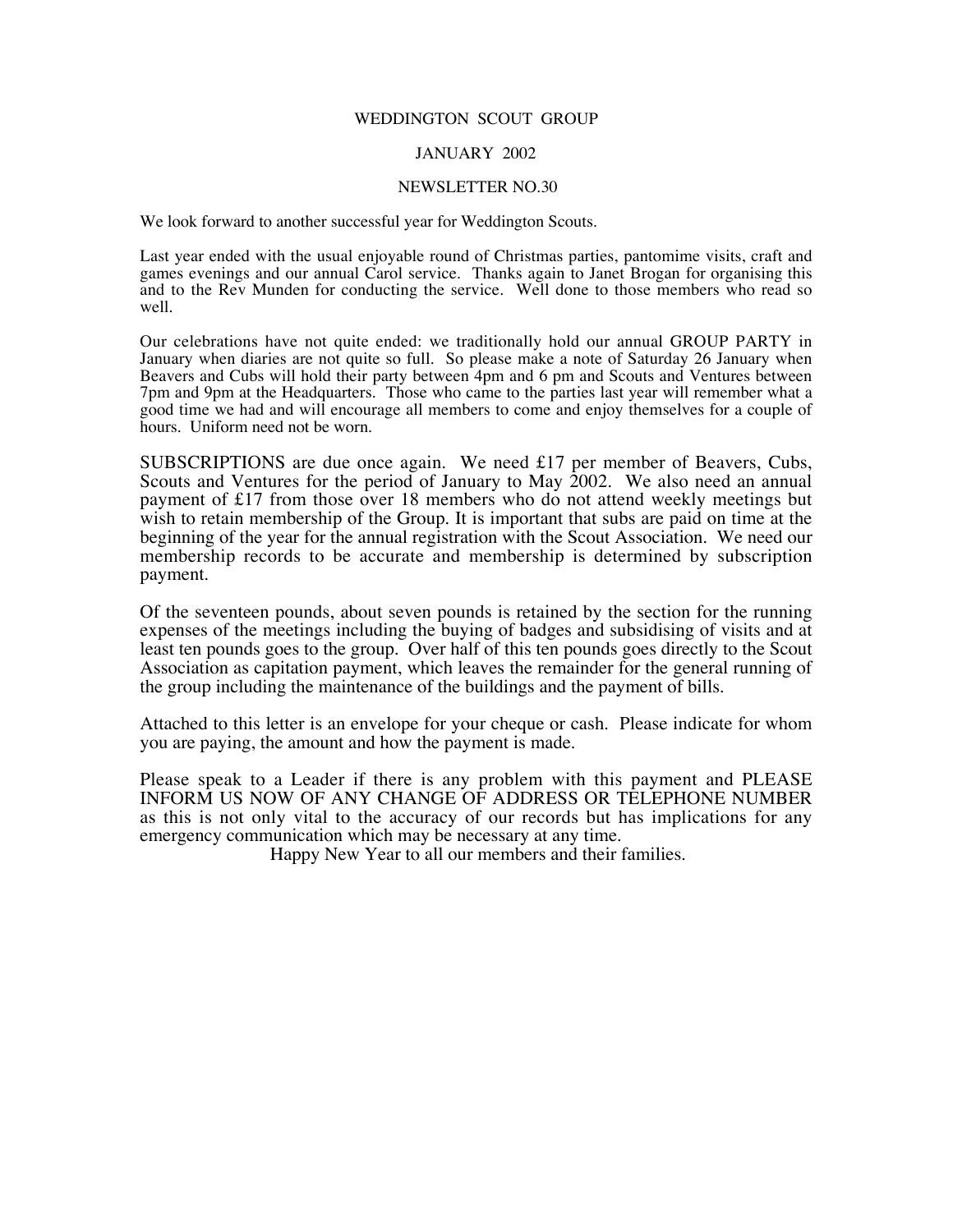# WEDDINGTON SCOUT GROUP FEBRUARY/ MARCH 2002 NEWSLETTER NO 32

### AROUND THE SECTIONS

BEAVERS are busy following their 'Going Round the World' programme. Everyone would like to welcome Matthew Purdy, Joseph Lapworth, Alex Bennett, James Cochran, Timmy Ford, Charlie Badham, Sam Hambridge, Liam Griffin, Luke Worthington and Charlie Yorath to the group. Congratulations to the new tree group leaders - Christopher Johnston, Stuart Missen, Rhys Sweeney, George Goodman, Faye Cruickshank, Jamie Badhams and Edward Ford. Well done to the older Beavers who have now gained their Beaver Challenge Badge.

John and Ali would like to give advance notice that there will be NO BEAVER MEETINGS ON MONDAY 11TH and FRIDAY 15TH MARCH due to their involvement in the Gang Show.

CUBS from both packs are to be congratulated for their performance in the recent District Quiz held in our headquarters. Fosse (Monday) team '.( Jenny Deakin, James Cruickshank, Tom Goodyear, Ben Taplin and John Mumby) came first for the second year running and Watling (Thursday) pack came third. Well done to them all. Both packs are looking forward to a trip to the GANG SHOW on Thursday 14 March.

Teams will be selected for the CUB GHOST HUNT at Attleborough on the evening of Saturday 23 March.

Another date for the diary is the annual CUB CAMP open to the oldest Cubs in each Pack to be held at Fox Covert, Hinckley, the weekend 14-16 June.

Fosse Cubs are to hold a joint meeting with Attleborough Cubs this Monday: they have a 'Harry Potter" theme for the evening.

Congratulations to David Mills, Josh Cooper and James Cruickshank who have gained their Adventure Crest Award and Ben Taplin who received his Adventure Award.

Watling Cubs have invested SAM WAUGH, CARL FITZGERALD and DANIEL WARREN into their pack. Welcome to them. Congratulations to Craig Gilchrist, Joshua Wagg, Sam Murray, Jacob Sutton, Jonathan Allred, Tim Johnston and Tayo Moore who have gained their Cub Scout Awards and to Rebecca Forrest who has gained her Adventure Award. Ben Rowberry received a Year Star and almost every member of the pack received their scientist's badge.

The Thursday Pack are very sorry to be saying goodbye to their Akela, TONY FREARSON, in the next few weeks as he leaves for pastures new within the Cub Scout movement. They thank him for everything he has done for the Pack over the last years, both on Thursday evenings and on the many weekend and evening events,visits and camps in the District and the County in which he has enabled Watling Cubs to participate. They will miss him but hope he will return to visit often. They wish him good luck with the next stage of his scouting 'career'.

Thursday cubs also say goodbye and thankyou to RICHARD HADLEY who has come to the end of his time with them to complete the service section of his Silver Duke of Edinburgh Award. His help has proved invaluable on Thursday evenings: we wish him well with the rest of his Award.

TUESDAY SCOUTS have been busy preparing for various awards. Congratulations to LUCY BOUCHER who has received her Chief Scout Award, the highest award to be gained by scouts. Lucy has now moved to join the Venture Unit. The troop has invested Simon Thompson, Andrew Scoffham, Nicola Igoe, Carla Bramham. Andrew Gilchrist and James Goodyear. Welcome to them all.

FRIDAY SCOUTS have also organised a series of challenging sessions this term. Last week they had an enjoyable evening during which they cooked and consumed a variety of very original and colourful pancakes!

Scouts and Ventures have a series of CAMPS to look forward to -

#### Winter Camp to Edale, 1-3 March

Fox Covert. 16-17 March. Scouts will walk to the site on Saturday, enjoy some wood fire cooking in the evening, spend the night in the building there and return Sunday morning.

Fox Covert. 13-14 April. This will be an 'Ultra Light Weight Camp' for Ventures who will walk over on Saturday evening and sleep in Bivvi Bags or similar before returning on Sunday morning after a warm and cosy night! Scouts will also be at the site on Saturday for some 'backwoods' cooking and shelter building.

Group Camp. 28-30 June. This will be our annual family camp at Blackwell Court.

Summer Camp. 20-27 July. This will be at Llangorse, Brecon this year. Invitations to the camp should already have been received.

VENTURES have been climbing, cooking pancakes and brushing up on their map work. They will be collecting rummage on 6 March and look forward to a skiing trip and a Scavenger Hunt. They hope for a good turn out on Sunday 24 March for a chance to meet other Ventures in Nuneaton and Bedworth. Weddington unit is organising a TUG OF WAR competition at our headquarters so please try to turn up for a couple of hours at 10.30 on Sunday morning.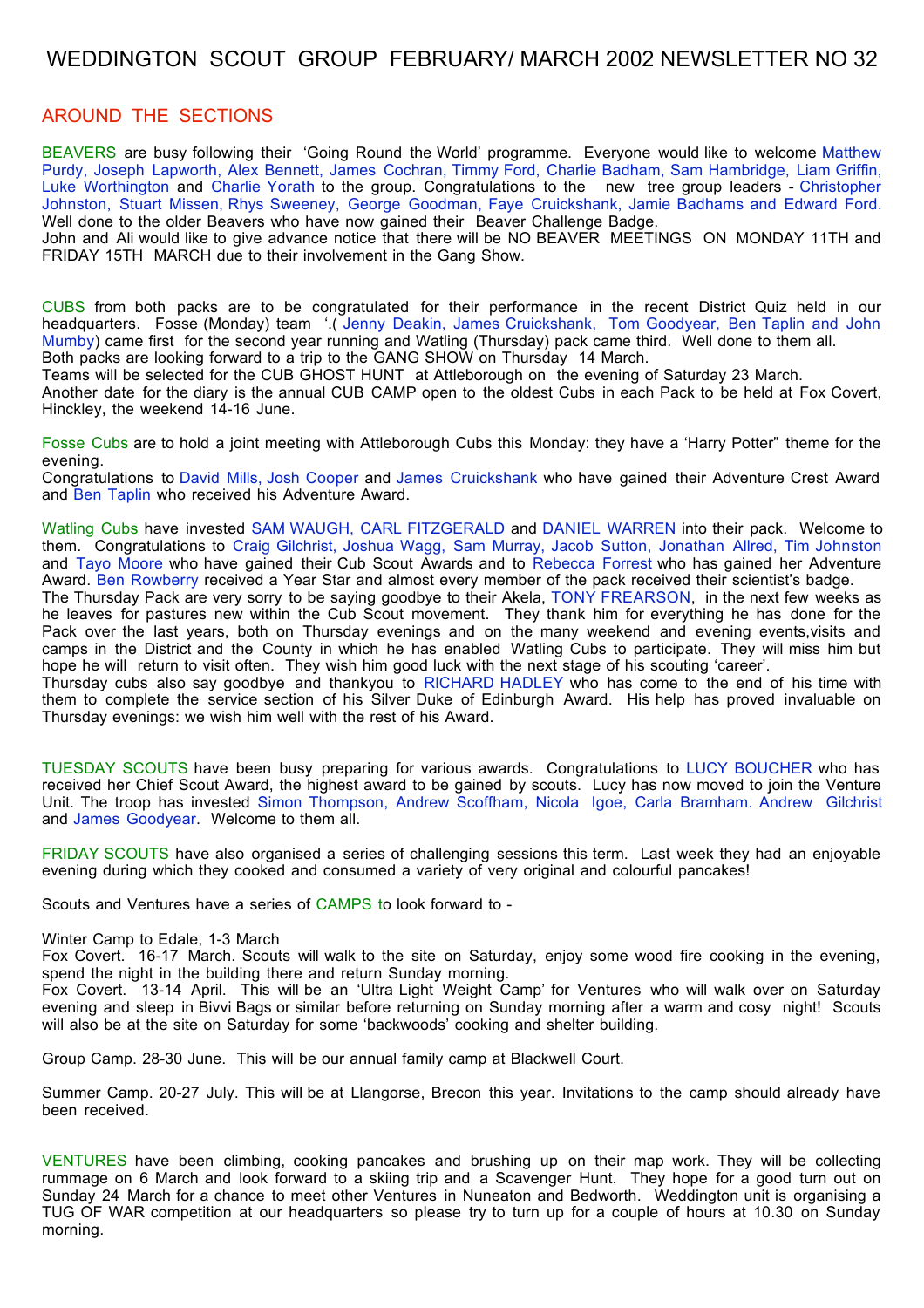There is to be a PRESENTATION EVENING at the Scout Hut on Wednesday 27 March at 7.30. This is for the presentation of two Queen Scout Awards and other service awards and will be attended by District and County officials. All Ventures (uniforms please), Leaders and Committee members will be invited. There will be some refreshments.

Another important date for the diary is SUNDAY 21 APRIL - the annual ST GEORGE'S DAY PARADE. We need a good turn out as we are the Premier Group in the District. The parade will take place at Bedworth again this year.

### FUND RAISING

Many thanks to those who ordered Christmas goods from the WEBB-IVORY catalogues. We raised £950 for Group funds from these sales.

The next of our twice-yearly RUMMAGE SALES is Saturday 9 March at St Nicolas Church Hall in the town. Please bring contributions to the scout hut on any evening between now and then, or indeed to the hall after 8.30 on the evening of Friday 8 March. The Group Committee would appreciate any offers of help on the Friday evening or Saturday morning from 9.00 am: we still depend, for the success of these jumble sales, on people whose involvement with Weddington Scouts goes back many, many years.

Once again, those attending Jubilee at Christmas would like to express their gratitude for all your support in their fund-raising activities, especially for being customers at tuck shop. The millenium tea-towels are currently being sold at a clearance price of 75p which represents very good value for the size and quality of the towels. So make sure you take advantage of this offer before supplies run out!

We are also selling at very reasonable prices, our stock of CANOES as the storage space is needed. If you would like more details please get in touch with Gareth Parker, Venture leader, on 76328738.

Looking ahead, we hope to man the CHARITY STALL on Nuneaton Market on Saturday 22 June. We sell cakes and plants and run a tombola: so please hang on to any surplus plants and unwanted gifts in the early summer. Thankyou.

### SOCIAL EVENTS

Another popular SKITTLES EVENING has been planned for the evening of Saturday 16 March. The cost will be £3 per adult, £2 per child or £10 per family. Supper, but not drinks, will be provided.

Many thanks to those who have paid SUBSCRIPTIONS so promptly. This means that leaders will receive their 'cut' of the subs, which is needed to run the meetings, more quickly.There are still a few members who have not paid this year.

We were pleased, once again, with our census returns last month which show our group to be the largest in the area with a membership of just over 200. We must thank our members and their parents who continue to support the hard work put in by leaders and committee. Please note in your diary the dates which are appropriate to you and join in with at least some of the events planned for the next few months.

FINALLY we feel we must repeat our request that PARENTS DO NOT BRING THEIR CARS DOWN THE DRIVE during meetings. Leaders need their cars at the hut and they do try to time their arrival and departure to minimise competing with children walking to meetings and they are only travelling one way. We do appreciate that it can be a miserable walk on a poor night but following one small incident last year, our main concern is obviously to prevent accidents.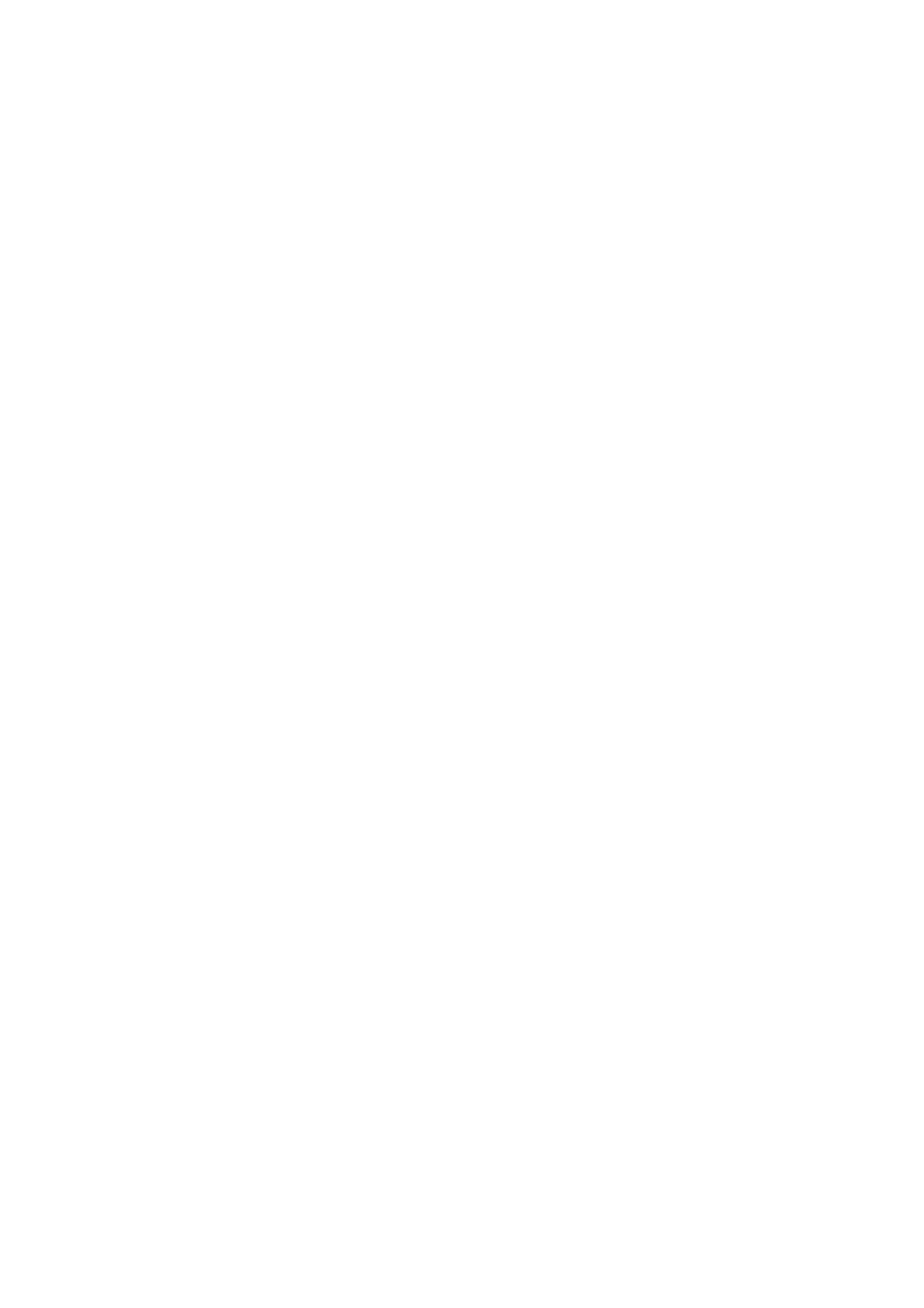### **11th Nuneaton (Weddington) Scout Group : April 2002 Newsletter No. 33**

### **AROUND THE SECTIONS**

**BEAVERS** welcome back members after their Easter break and look forward to starting their new programme. An important change to the structure of Beaver meetings has now been put in place. Both Monday and Friday meetings will now start at 5.45pm and finish at 7.00pm with the last 15 minutes taking place in the smaller meeting room. It is hoped the new arrangements will go some way to improving safety at changeover times.

**CUBS** from both packs have more success to be celebrated. They came first and second in the District Ghost Hunt held at Attleborough on Saturday 23 March. They held off competition from over a dozen local teams. So many congratulations to the six members of Watling Pack - Rebecca Forrest, Stephen Sykes, Tayo Moore, Tim Johnston, Jonathan Allred and Craig Gilchrist who came first by just one point and to the members of Fosse Pack; Stephen Sambrook, David Mills, Martin Aston, Joe Goodman, Joe Botham and Alex Coopey who came a very close second. A special thanks to those parents who spent an enjoyable if rather long and quite a bracing evening to help with the teams. Both packs enjoyed an evening at the Gang Show on 14 March.

FOSSE (Monday) Cubs have invested JESSICA SMEDLEY, JONATHAN HUGHES, THOMAS SHARROCK, MARK WARMINGTON, and NATHAN WHITEHEAD. WATLING (Thursday) Cubs have invested ANDREW SIZER. Welcome to all.

**SCOUTS** have enjoyed a couple of winter camps in the last few weeks. A group of nine scouts and ventures travelled to Edale at the beginning of March and enjoyed a rather cold and damp weekend with some good walks completed.

Over 20 scouts walked to Kirby Mallory to camp at Fox Covert on Saturday 16 March. They were lucky with the weather and some of them experienced cooking their meals over a wood fire for the first time. Another Fox Covert camp is planned for the Saturday/Sunday 13-14 April. This will chiefly involve Ventures

who are 'ultra light weight' camping.

**VENTURES** hosted a well-attended Tug Of War on Sunday 24 March. This was won by a team from Nuneaton North.

### A reminder of later camp dates:

\*Cub Camp 14-16 June This is at Fox Covert - details soon.

\*Group Camp 28-30 June. Our annual family camp which has been a huge success for the last two years will be held, again, at Blackwell Court , Bromsgrove.

\*Summer Camp 20-27 July. Deposits for this camp (Scouts and Ventures) should by now have been paid.

\* Some Cubs have been invited to the District Challenge Camp at Willesley 3-6 May.

A **PRESENTATION EVENING** was held on Wednesday 27 March to celebrate the achievements of some of our members. We welcomed guests Dave Mein, District Commissioner; Stephen Neale, District Explorer Scout Commissioner and David Brain, County Commissioner for Scouts. LUCY BOUCHER was presented with her **Chief Scout Award**. GARETH PARKER received an award for **five years service** to scouting and JENNY COTTERILLL received her award for **25 years service**. Congratulations to them all.

NIKKI IND and CHRISTOPHER COTTRELL were presented with their **Queen Scout Awards** . These are the highest awards to be gained in scouting and represent the culmination of much hard work, service and commitment and earns them the honour of travelling to Windsor on 21 April to take part in the St George's Day Parade before the Queen. Very well done to them both. The Group is rightly proud of the several young people who have gained this award in the last few years: it reflects the continuing success of 11th Nuneaton.

The evening was also the occasion of a **formal farewell** and thankyou on behalf of the Group to TONY FREARSON who is relinquishing his leadership of Watling Cubs to take up a position as Assistant County Commissioner for Cubs. We wish him well.

### **FUND RAISING**

The **RUMMAGE SALE** raised over £3OO. Many thanks to those who helped. Last Saturday, 6 April, a group of eight members, two leaders and two Committee members, spent the day **PACKING SHOPPING BAGS** in the food department of Marks and Spencers in Coventry and raised the impressive sum of £700. So a big thankyou to James Boucher, Jon Ellard, Chantelle Sutton, Sarah Sambrook, Anna Scoffham, Jennifer Cottrell, Lucy Boucher and Robert Tye who worked so hard and won such praise for their efforts. If we are offered the chance to repeat this fund-raising activity we shall be looking for more uniformed volunteers! This is a good chance to raise 'new' money: that is money from outside the group. Many thanks to Marks and Spencer who made us so welcome on Saturday.

Another reminder of our **CHARITY STALL** on Nuneaton Market on Saturday 22 June. We will be asking for tombola prizes, and cakes and plants to sell.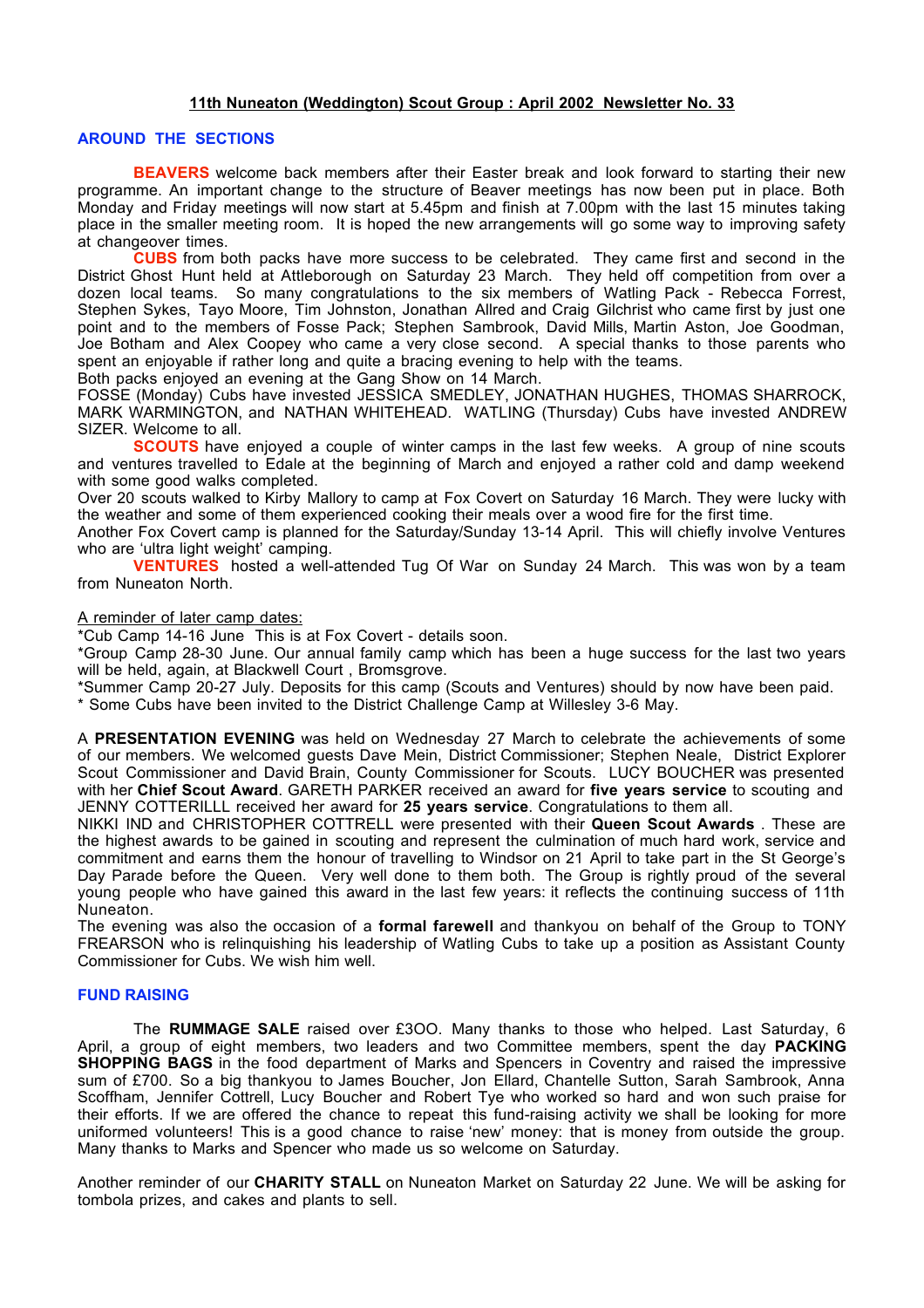#### **SOCIAL EVENTS**

The **SKITTLES EVENING** had to be postponed to Saturday 20 April. Please give numbers for the supper provided to Bob Phillip 76326928, or Sandra Parker 76328738, or Carol Cottrell 76387375. The cost of £3 per adult and £2 per child (£10 per family) will be payable on the night. Bring your own drinks. This has always proved an enjoyable night in which the children join with great enthusiasm! So do come and join us.

We need a good turn out for the annual **St GEORGE'S DAY PARADE** to be held once again at Bedworth Christian Centre on Sunday 21 April. Please be prepared to give up a couple of hours on that afternoon and meet in uniform (with a warm layer underneath if the weather looks uncertain) at 1.45 at the latest outside the Civic Hall. It has always been an enjoyable service and a memorable experience and is when all sections: Beavers, Cubs, Scouts, Ventures and Leaders come together with other groups in the District in the more ceremonial side of scouting. Weddington as a Premier Group in the District this year will probably be leading the parade: more reason for EVERYONE TO COME if they possibly can.

A reminder to all leaders and over 18s in the group of the **MEETING TO REVIEW THE SCOUTING** PROGRAMME to be held at Queen Elizabeth School, Atherstone on 12 May from 10.00am to 4.00pm. As many leaders and those other interested adult members as possible are urged to attend.

**FINALLY** subscriptions of £17 per member for the period May to September will be due at the beginning of next month. A letter and envelope will be distributed then.



Chris Cottrell and Nikki Ind receive their Queen Scout badges from David Brain



We say farewell to Tony Frearson

www.weddington-scouts.org.uk

weddington\_scouts@madasafish.com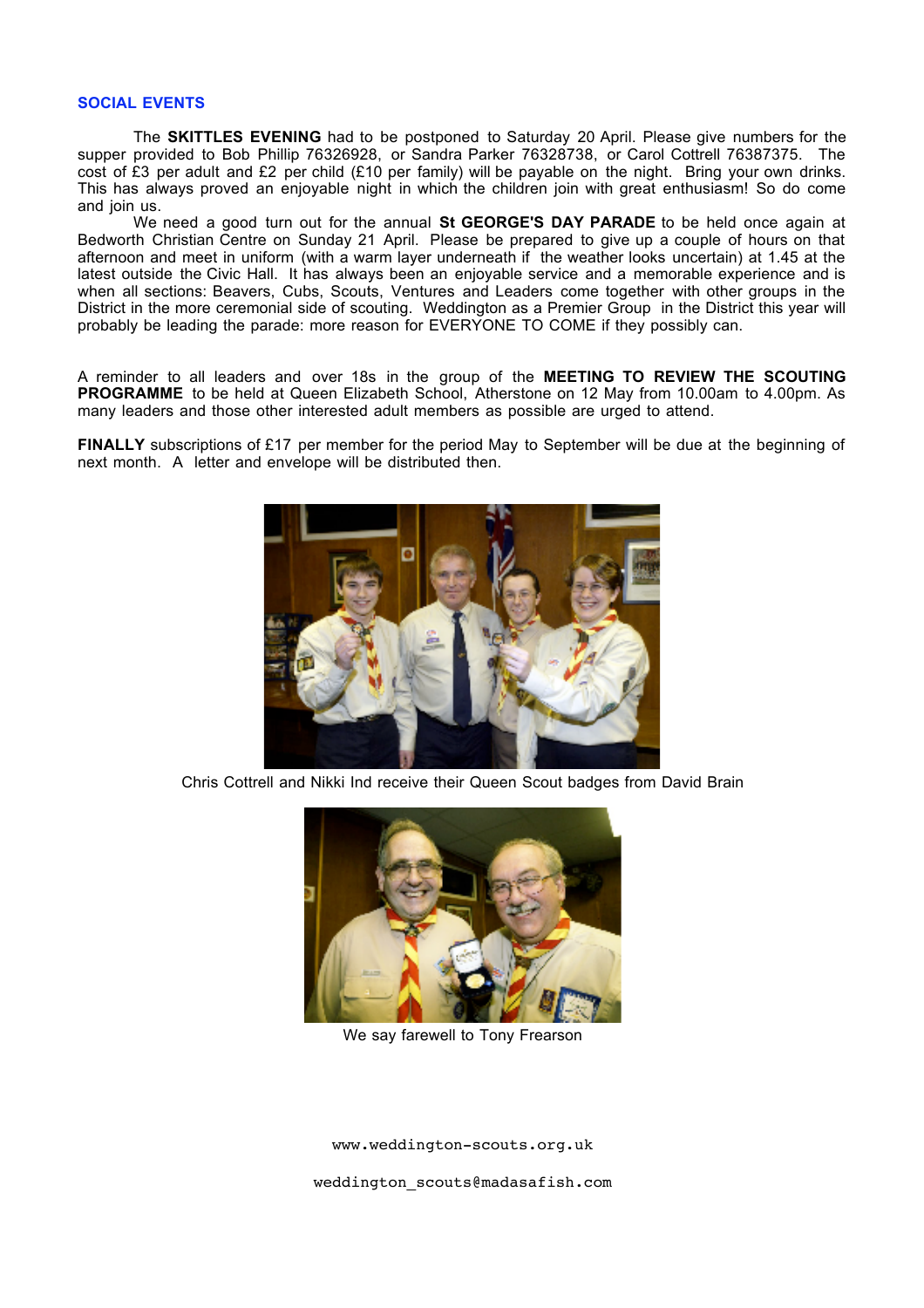### 11th NUNEATON (WEDDINGTON) SCOUT GROUP MAY 2002 NEWSLETTER NO 34

### AROUND THE SECTIONS

BEAVERS would like to welcome ADAM STAUVERS and SCOTT CHAPLIN to the Colony. We also wish good luck to older members - Faye Cruickshank, Amy Randle, Alice Burt, James Gilbert, Liam Barkes and Sam Barratt -as they move on to Cubs. The older Beavers took part in the District Activity Day last weekend and the Woodland Colony took second place. The weather was kind to us and we hope that luck will remain with us for the forthcoming events - family camp, District day out and Beaver Challenge. Beavers will not meet during half term.

CUBS have been busy with County and District events over the past few weeks.

Both Packs were finalists in the County Road Safety Quiz and took teams to Leamington on 22 April. They enjoyed an exciting evening and managed very good scores, but were beaten once again by teams of Brownies. We will be back next year! Teams from both Packs entered the District Scavenger Hunt and very well done to Fosse Pack who won the event and to Watling Pack who came a close second.

The Cubs who attended the District Challenge Camp over the May Bank Holiday had an entertaining weekend and were all highly praised for their excellent behaviour and cooperation during the camp. Well done to them.

Cubs met their district counterparts again on 11 May for the Six-A-Side Football competition. Congratulations to our players for their fighting spirit: they narrowly missed a place in the semi-finals this year.

Cub leaders wish to sincerely thank those parents whose invaluable help and support have enabled the youngsters to take part in this wide range of activities and competitions. Fosse (Monday) Pack congratulate their winning Scavenger Hunt team of Heather Hill, Jenny Deakin, Charlotte Deakin, Edward Eaton, Mark Warmington and Thomas Sharrock. The Pack recently held a very successful joint meeting with Attleborough. They welcome to their Pack newly-invested members JAMIE BADHAMS, GEORGE GOODMAN and BEN BAYNES. There will be no meeting on 3 June.

Watling (Thursday) Pack have been busy tracking and practising map-work skills in preparation for a local walk on 30 May. Thursday Cubs will not meet during the half term holiday.

SCOUTS are looking forward to their summer camping programme. A group of 18 scouts camped at Fox Covert, Kirby Mallory, the weekend of 17 May and working in patrols of six organised their tents and meals themselves which involved cooking over wood fires. Once again it is pleasing to report that leaders remarked on the good behaviour and positive attitude of all those who attended this camp.

The oldest Scouts from Tuesday Troop are preparing for their Chief Scout Expedition to Derbyshire in the middle of June. ABIGAIL FITZGERALD has recently been invested into the troop: welcome to her. The troop will not meet on 4 June.

Friday Scouts welcome JOSHUA COOPER and JAMES CRUICKSHANK who have recently been invested into the troop. The Troop will meet as usual on 7 June.

VENTURES have continued with a very varied programme. They were pleased with the success of their 'wild' cooking evening when such dishes as nettle soup, duck, pheasant, rabbit and pigeon were on the menu. The Venture Ball on 3 May was a highlight of their year; they have visited 'Laser Quest' for an entertaining evening out and have had fun with a rope challenge involving the crossing of the River Anker (not by the bridge) and have in the coming weeks to look forward to archery, a bike ride, canoeing and various other interesting challenges, many of which seem to involve water in one way or another!

Ventures hope to spend Jubilee Weekend walking and camping in Snowdonia: we look forward to hearing of their Welsh adventures. Ventures will meet on 5 June. This will be FULL UNIFORM because of investitures.

Our two Queen Scouts and their families spent a memorable day at WINDSOR for the St George's Day Scout Parade before the Queen. You have probably seen the press reports and pictures of CHRIS COTTRELL talking to the Queen while NIKKI IND shared a joke with the Duke of Edinburgh. A former group member, Queen Scout RUTH SHORTER, also met the Queen in her capacity as Section Leader for one of the groups.

Meanwhile 11th Nuneaton were well represented at our local St George's Day Parade at Bedworth. Our Group was, for the second year running, awarded the PREMIER GROUP TROPHY which we once again shared with 1st Nuneaton Attleborough Group. Watling Cub Pack won the York Cup for second best pack in the District. Congratulations to them. Many thanks to all who marched this year.

### The Camping Programme:

Sat 2 June - Tues 4 June - Ventures to Snowdonia Fri 14 June - Sun 16 June - Cubs to Fox Covert Fri 21 June - Sun 23 June - 'Chief Scouts' to Derbyshire & Cub Challenge Camp Fri 28 June - Sun 30 June - Family Group Camp to Blackwell Court Fri 5 July - Sun 7 July - Training Camp for Jamboree scouts Sat 20 July - Sa 27 July - Summer Camp to Brecon Beacons for Ventures and Scouts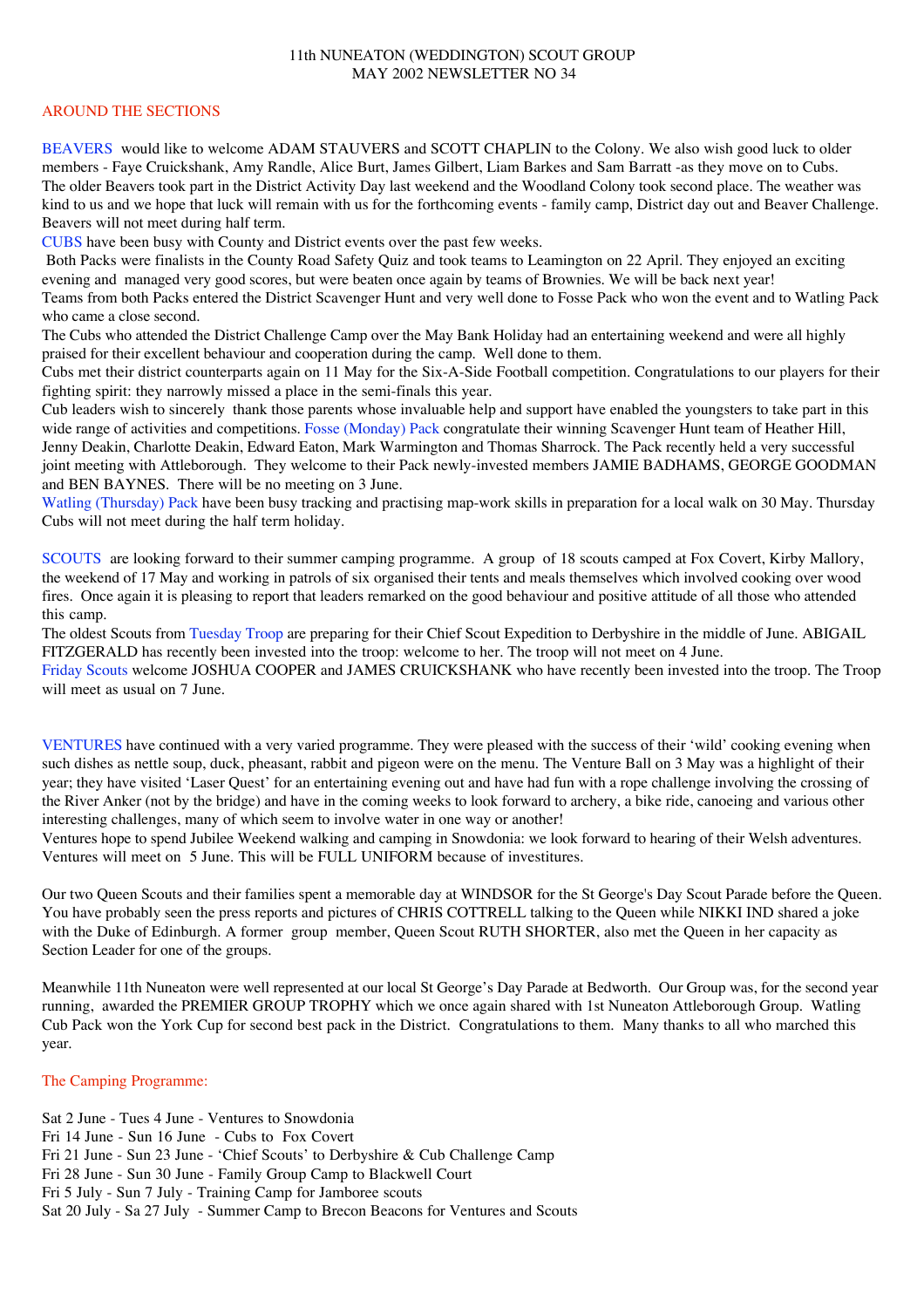We hope to have a good response in the next couple of weeks to our annual invitation to GROUP CAMP. This is a family occasion for the parents of Beavers and Cubs who would like to spend the weekend with the Scouts, Ventures, Leaders and Committee Members who come together for an activity camp at a scout site near Bromsgrove. The usual wide variety of activities are on offer and MUCH MORE including an open-air (heated) swimming pool. This is our third family group camp: the previous two have been hugely successful. We cater for everyone - unless you prefer to cater for yourselves and we may be able (depending on numbers) to lend tents. A small tent for sleeping in is really all that is necessary - there will be two large 'mess' tents to provide a 'base, and shelter if needed. For those families of Cubs and Beavers who are unable to come for the weekend, please do come and join us between 10.00 am and 5.00 pm on the Saturday for what should be a VERY good day.

We need to charge £20 for each camper who is catered for, £15 for each camper who is self-catering and £5 for each day visitor. This is to cover the cost of hiring the many different activities which we will offer during the day. The camp invitation should reach you in the next few days.

### FUND-RAISING

Our CHARITY STALL on Nuneaton Market is Saturday 22 June. This is an important fund-raising event for us. Please consider donating to our Tombola for which we particularly need bottles. If you have surplus plants, these sell very well and if you can make some cakes or cookies or buns or tarts for our cake stall, this would really help to take the pressure off our VERY few regular cake bakers! Any donations can be taken to meetings during the previous week or to Carol Cottrell, 16 Winchester Avenue (76387375) or Sandra Parker 67 Shanklin Drive (76328738).

Anyone who could help on the stall during the morning of the 22 June would also be VERY welcome. Please get in touch with Committee Members Carol or Sandra.

### SOCIAL EVENTS

Thanks to those who supported our very busy skittles night. We had a very entertaining evening and raised over £100 for Group funds.

If you read this Newsletter before Wednesday 29 May, please consider coming to our AGM (7.30 at Scout Hut) to which you have all been invited. The meeting will be short and followed by cheese and wine refreshment. This is a chance for all interested parents to acknowledge the hard work and commitment volunteered by leaders and committee for the benefit of our youngsters and also a chance to raise any points for discussion. Additionally it is the time to re-elect our Committee. THE COMMITTEE FEELS WE NEED TO ENCOURAGE NEW PARENTS TO JOIN US. Many members have no children in the movement now and while they are happy to continue to work for Weddington Scouts, there is a feeling that more parents of current Members should be represented. Please have a word with any leader or committee member if you are interested in joining the Committee: the time involved is really not excessive and is always very enjoyable!

If you are interested in buying at very reasonable prices any of our stock of CANOES have a word with Gareth Parker (76328738).

Thanks to those who are paying their SUBS so promptly. There are still considerable numbers outstanding. Remember that the income for your section to run their meetings depends on the amount collected.

Our Acting Group Scout Leader, Doug Shorter, along with all Section Leaders URGES PARENTS NOT TO BRING CARS UP THE DRIVE TO ANY OF THE WEEKLY MEETINGS without prior arrangement. We are very concerned that the one or two minor incidents of recent months could turn into a serious accident if one or two parents continue to drop off their children at the hut. We try hard to minimise the essential comings and goings of leaders and vehicles loading for camp and to avoid the beginnings and ends of meetings. We need parental co-operation on this and assure those parents who have raised concerns that we take the problems of the drive very seriously indeed.

FINALLY many of our leaders recently attended a day-long training session for the introduction of the new programme for scouting which is currently being introduced nationally. They came away enthusiastic about a much simpler and at the same time more exciting framework for the content and structure of the activities we provide for our youngsters. They look forward to implementing the new programme and are sure that it will help to retain our members and encourage them to seek progress through the movement.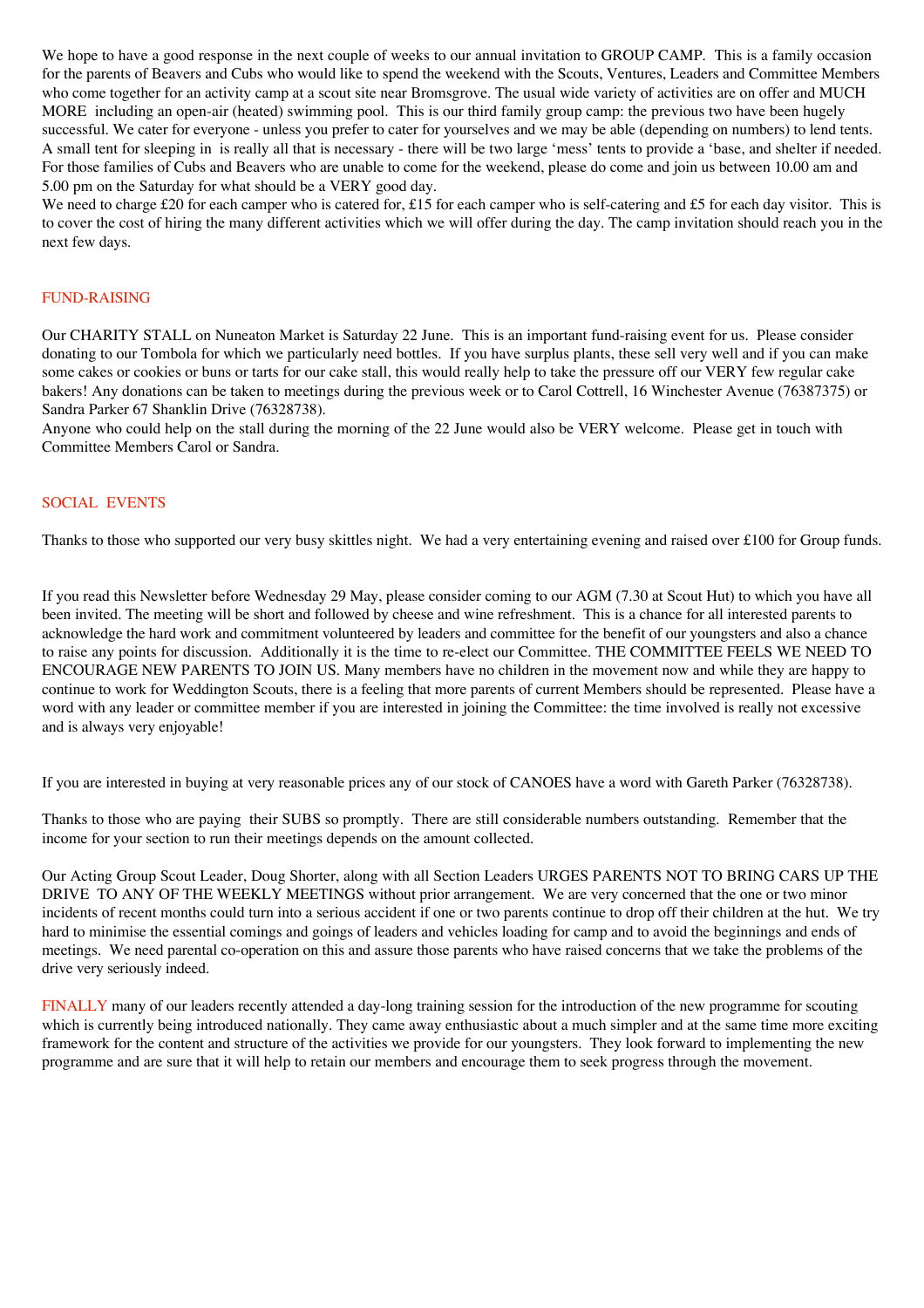## **11TH NUNEATON WEDDINGTON SCOUT GROUP JULY 2002** NEWSLETTER NO.35

## AROUND THE SECTIONS

**BEAVERS** were pleased to see so many of their families at the recent Group Camp. Those who attended will agree that it proved to be a memorable weekend for them all and hopefully an exciting 'taster' for what the future in scouting may promise for them. Beavers have closed for a summer break. Meetings will resume on Monday 2 September.

**CUBS** enjoyed a fun-filled camp at Fox Covert last month and have more success to celebrate. Both Packs entered strong teams in District Sports on Saturday 6 July and CRAIG GILCHRIST, TIM JOHNSTON, DAVID MILLS, STEPHEN SYKES and JOSHUA WAGG were individual event winners. Many congratulations to them. The Watling relay team were also winners and the Thursday night team went on to win first place in the competition. WELL DONE TO EVERY ONE OF THEM. Again thanks to those parents who stayed to help and support.

Both Packs intend to join together for a final term-time session this week: on Monday 15 July they are planning a night of water games. There will be no Thursday meeting on 18 July.

Cubs have been given details of summer meetings: these tend to be informal games' nights where uniform, except the necker, is not required. Monday pack will meet throughout the summer with the exception of the first week, 22 July and the last, 26 August, Bank Holiday Monday.

Thursday pack will not meet for the first three weeks of the holiday after which they will hold informal meetings for 3 weeks (15, 22 & 29 August) and resume a full uniformed meeting on Thursday 5 September.

**SCOUTS** will also be drawing their busy programme to a close as they prepare for summer camp at the end of this week. The annual camp will be a particularly large one this year so they are hoping for fine weather for the great variety of activities planned. We look forward to seeing the photos when they return.

Tuesday Troop are still welcoming new members: they invested EMILY HAGGIE recently, congratulations to her. The Troop are also saying goodbye to several of their older members who are now ready to move to Explorer Scouts as they complete their Chief Scout Award.

Scouts will receive details of the summer meetings planned for them. Again, usual uniformed meetings will resume in the first week in September.

**VENTURES** (from now on to be called **EXPLORER** and **NETWORK SCOUTS**) have enjoyed a bike ride, and archery as part of their very active programme in the last few weeks. Many of them are joining the Scouts for summer camp in the Brecon Beacons.

Our annual **FAMILY CAMP** to Blackwell Court proved to be another tremendous success this year. Over 140 Members and families enjoyed a very active Saturday which ended with a swim in the heated pool, a barbecue and a very enjoyable camp fire. The weather remained kind to us and everyone involved is to be congratulated on the excellent teamwork which enabled the camp to run so smoothly. The photographs on our web site give some idea of the highlights of the weekend.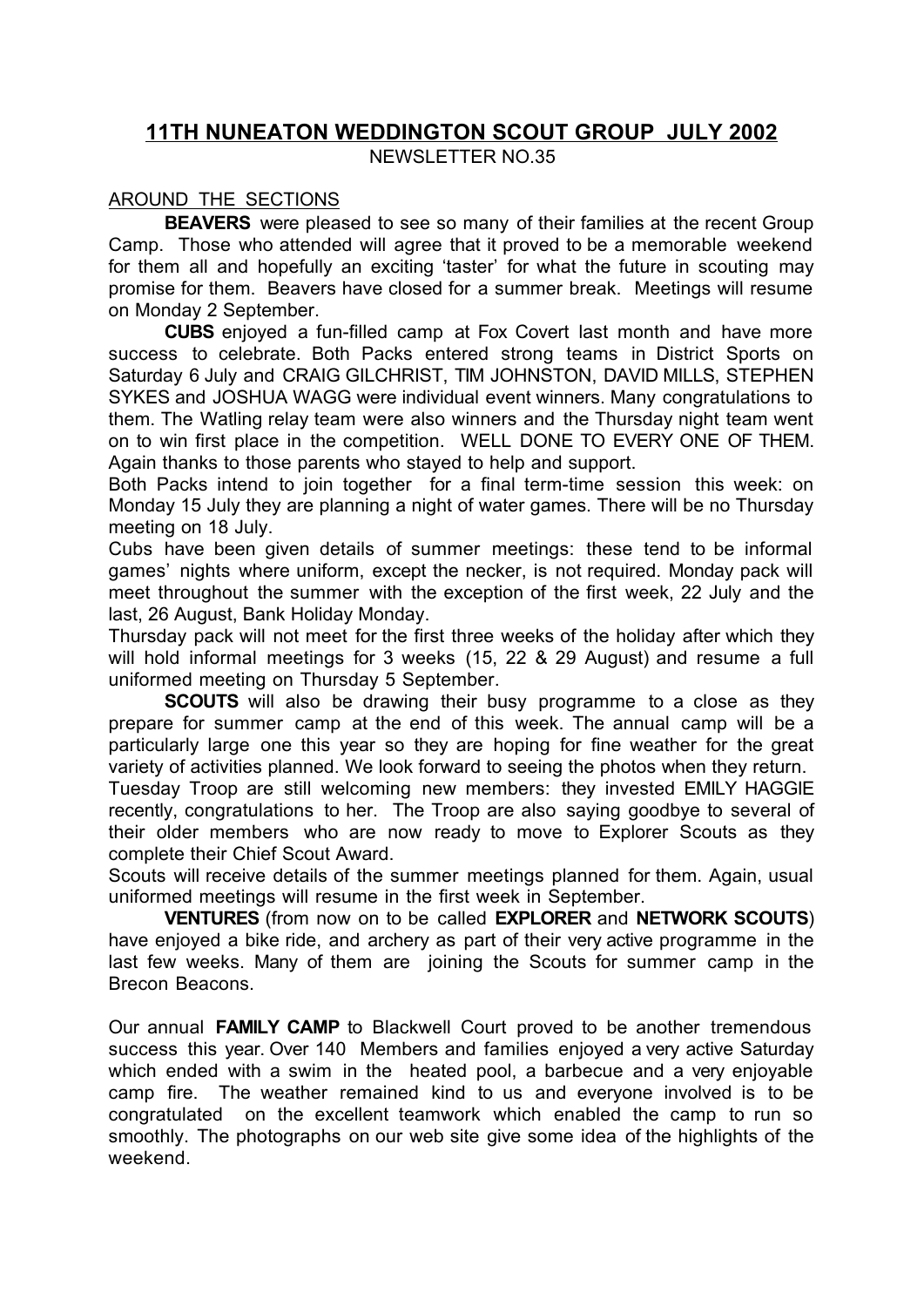### FUND-RAISING

Thanks to those who contributed to our **CHARITY STALL** on 22 June. We raised £340 for Group funds.

If you are having a summer 'sort-out' at home, please remember our next **RUMMAGE SALE** at the beginning of October. We have already gathered some jumble and our aim is to gather enough so that we don't have to distribute leaflets and then spend an evening doing door-to-door collections which is always a chore for a very few volunteers. If storing any contributions is a problem, please ring Carol Cottrell (76387375) to arrange for their collection. Please remember this appeal and respond if you can. Thankyou.

The Group **AGM** was held recently and the decision was taken, in the light of the financial statements presented by the Treasurer, to increase the **SUBSCRIPTIONS** to £18 per member from September of this year. The Treasurer is currently looking into the possibility of using the Group's status as a charity to reclaim tax in a GIFT AID scheme.

The Group has had to finance the provision of materials for the implementation of the new programme. An initial order amounting to over £840 has been made. In addition, two of the aged patrol tents have been replaced at a cost of nearly £1000. So thanks to all who paid subscriptions on time this term - there are only one or two outstanding.

Preparations for **JAMBOREE** are accelerating now. The six Members travelling to Thailand at Christmas have attended a second training camp recently and have another at the end of the holiday. They will be visiting the Philippines for their 'home hospitality' destination: when they will be guests in the homes of the host scouts and their families. Another fund-raising event - a Race Night - was held last Friday. Thanks to those in our Group who travelled to Coventry to help make this a very successful and enjoyable evening.

We have information about a **FACTORY SHOP** from which the new uniform is available. This is Swifts, Parsons Lane, Hinckley. Telephone no. Hinckley 238398.

The group **WEBSITE** has been moved and updated. From now on, you will be able to find it at **http://www.11thnuneaton.org.uk**. Our email address is now **info@11thnuneaton.org.uk**. All the latest photos are available for viewing, including well over 150 from this years Group Camp.

**FINALLY** we hope all members and their families have a lovely summer and we look forward to returning in September to the challenges of an exciting and greatly improved new programme for all our sections. There are details of the new programme on our new website.

http://www.11thnuneaton.org.uk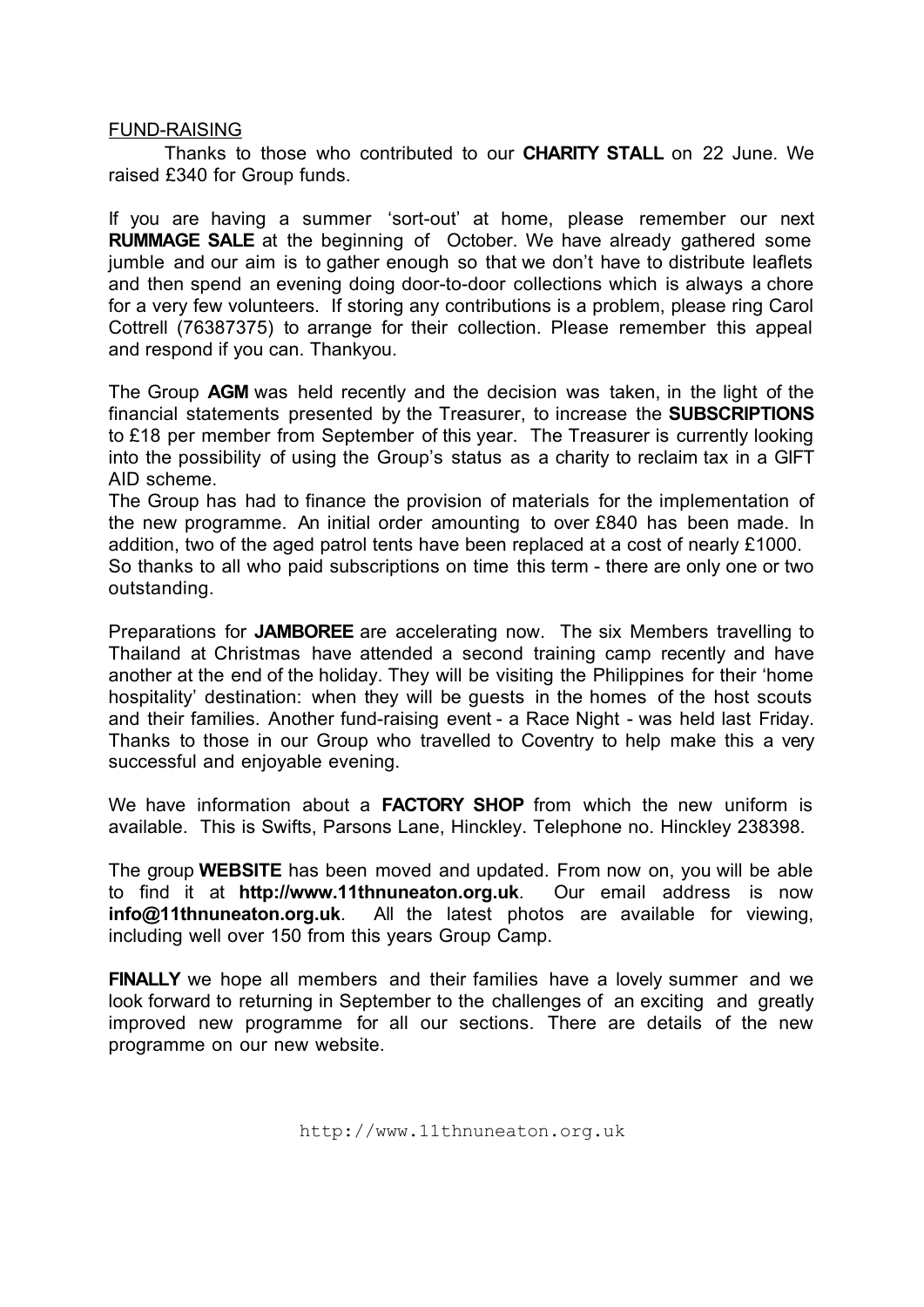## **11TH NUNEATON WEDDINGTON SCOUT GROUP SEPTEMBER 2002** NEWSLETTER NO.36

## AROUND THE SECTIONS

Cubs, Scouts and Ventures have continued to meet during the holiday, for informal nights of games and activities. Thanks to those who have come to support these evenings.

Summer Camp was another great success: members and leaders enjoyed good weather for their wide programme of events and outings. Pictures from the camp can be viewed on our web site (address below).

## FUND-RAISING

Many thanks to those who have responded to our appeal for RUMMAGE during the holiday. We have a considerable amount already. If we can gather more in the next few weeks, we hope to omit the usual door-to-door collection which proves such a chore for the few volunteers involved. So PLEASE find some jumble for us and deliver it , if possible, to any meeting in a bag marked 'rummage'. Thank you.

The sale is Saturday 12 October at St Nicolas Church Hall at 9 a.m. Any help on the morning would be very welcome. Please ring Bob Phillip (76326928) if you could help.

## SOCIAL EVENTS

Following the success of our skittles' evenings in the last twelve months, we intend to hold a BARN DANCE on Saturday 28 September. Tickets will be £2 per child, £3 per adult or £10 per family; money payable on the night. Supper will be provided; bring your own drinks and glasses. An invitation will be sent home soon. In the event that it doesn't arrive(!) please ring Sandra Parker (76328738) or Carol Cottrell (76387375) with numbers.

## SUBSCRIPTION REMINDER 1 SEPTEMBER - 31 DECEMBER 2002

The third instalment of this year's subscription is now due. An envelope is attached to this letter. Please enclose your payment of £18 per member (NOTE THE NEW AMOUNT - AN INCREASE PREVIOUSLY NOTIFIED ) and return the envelope indicating name or names (if there are brothers or sisters), the section (eg Mon Cubs), the total amount and whether the payment is made by cash or cheque. Cheques should be made payable to

### 11th Nuneaton (Weddington) Scout Group

Do not hesitate to discuss with a leader any problem which this payment may cause.

Leaders and committee are grateful to all parents who support us so well during the year and together look forward to another successful year for Weddington Scouts as they adopt the new programme which has been introduced nationally.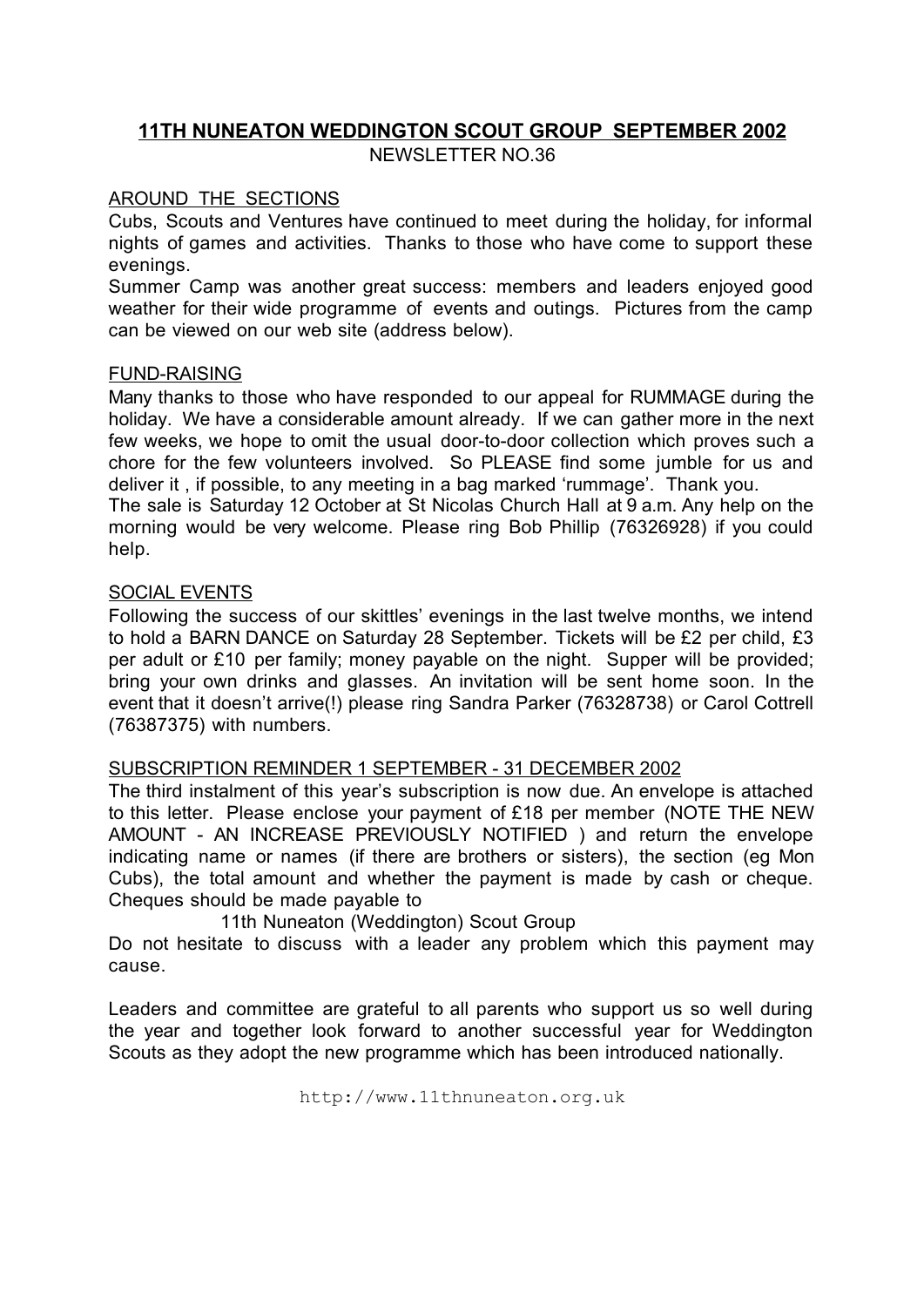### AROUND THE SECTIONS

.

BEAVERS have returned raring to go following their summer break. The colonies welcomed many new recruits and would like to wish BRADLEY GILL, JOE CRAGGS, PHILIP BROWN, ANDREW BILBIE, SAMMY McGEE and BEN SPENCER, good luck as they start their scouting life having been recently invested.

The 11th Nuneaton Colonies hosted the District Beaver Challenge at Hartshill Hayes : the day went well and the teams completed a variety of bases, finally gaining equal points and taking joint 4th position - well done Beavers! The wardens were most grateful for the bird table, nuts and seeds presented to them on the day from all the Beavers who took part. Thanks must also go to the team of Explorer Scouts who helped us out on the day. They did a great job and were commended by District staff, leaders and parents for their hard work and support.

This week has seen the Beavers preparing items for a time capsule due to be sealed on Friday 11 October. Chris Coxall and Janet Brogan are coming along with some young men who were their Beavers 10 years ago, to open their time capsule and share the contents with us. A new capsule will then be sealed for the next 10 years. In the next few weeks the Beavers will be visiting George Eliot Hospital. The staff from Catrina Ward are going to show the Greenwood Beavers around and show them how they admit children to the Ward.

A final WELL DONE to OLIVER OSBORN for gaining his Bronze Chief Scout Award before he moves on to Cubs and good luck to both Oliver and Charlie Yorath as they move on to the next stage of scouting.

FOSSE CUBS are introducing the new programme and so far have had a mini-pioneering night and a craft evening.

We welcome FAYE CRUICKSHANK, AMY RANDLE, LUKE WORTHINGTON, EDWARD FORD, LAUREN WAINWRIGHT, STUART MISSEN and RHYS SWEENEY who have recently been invested into the Pack.

Due to the increase in numbers, we are pleased to say we have had to introduce a sixth Six and would like to congratulate JENNY DEAKIN on becoming a Sixer and HEATHER HILL and ALUN HOWARD on becoming Seconders.

WATLING CUBS have been busy learning about maps and using a compass. They have also been thinking about others and have been challenged to do a week of good turns at home and school. The Pack welcome ALEX and AIMEE BRATT, VICTORIA and CHARLOTTE WALE, CHRISTOPHER JOHNSTON, LIAM BARKES and SAM BARRATT who have recently been invested. Those who were Beavers received their new 'Moving On' Award from John and Ali Ind. Congratulations to them all. Several Cubs have now received their first 'Joining In' Badge and well done to SAM WALLIS, STEPHEN SYKES, BEN ROWBERRY and TAYO MOORE who have achieved their Adventure Crest Award.

SCOUTS are now implementing the new Award schemes which promise an exciting range of activities in this year's programme.

TUESDAY TROOP have been training for the annual District Camping Competition to be held at Fox Covert this weekend, 12 October. Good luck to our teams: we look forward to reporting on their success next time!

FRIDAY TROOP welcome several new members and have recently invested STEPHANIE HOPKINS. Congratulations to her. They have been working this term in preparation for a weekend camp in Leicestershire on 19 October. They have been practising cooking, navigation and putting up tents. Again, we shall look forward to hearing of their adventures next time!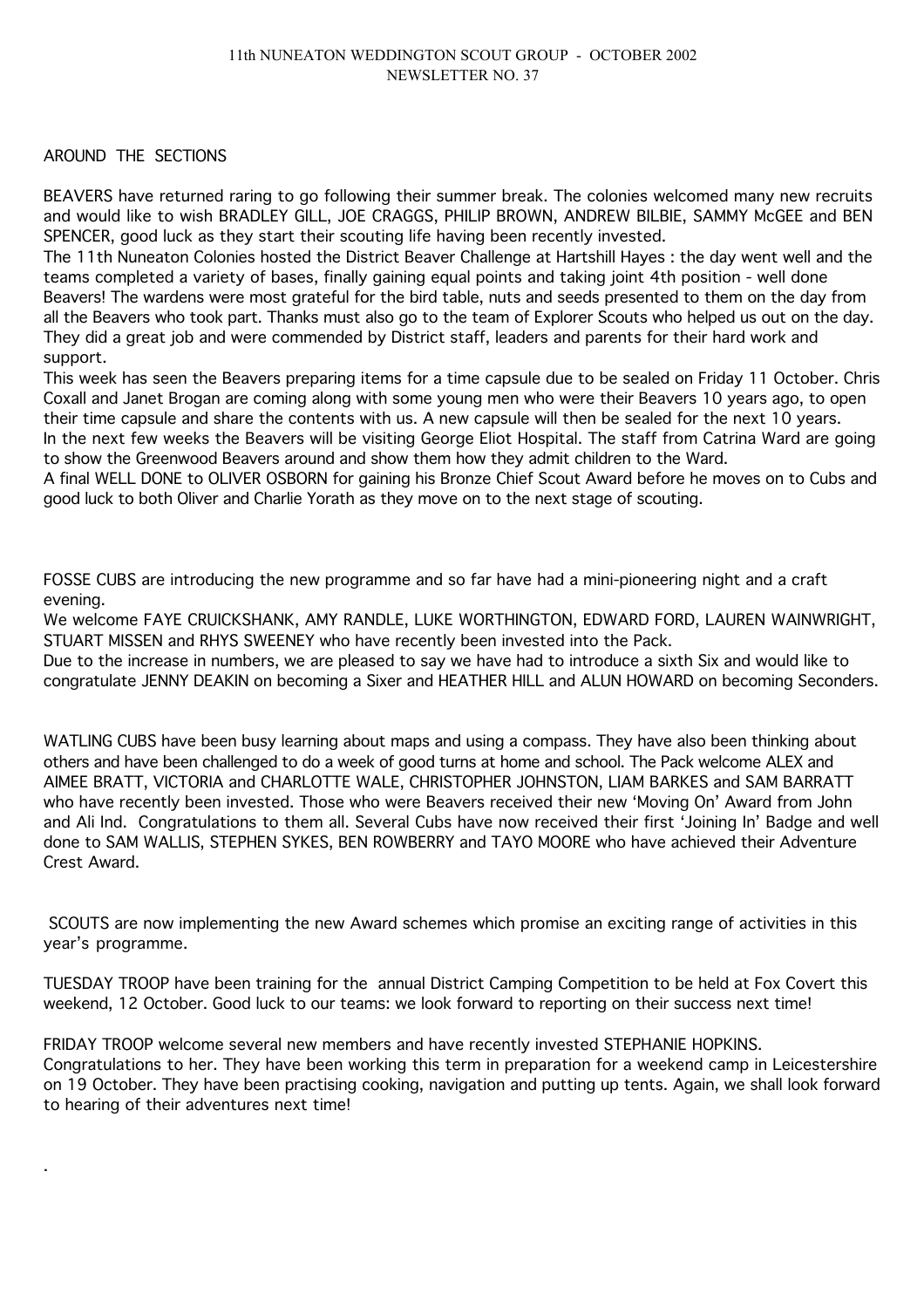EXPLORER SCOUTS continue to flourish. They are over 20 in number and have enjoyed their usual wide range of activiities including participation in a District Activity Camp in North Wales last month. Along with members of other Units from Nuneaton and Bedworth they went mountain walking, rock-climbing and canoeing and attended a white-water rafting lecture at a Mountain Centre on Saturday evening.

Explorers are sorry to say goodbye to their leader, GARETH PARKER, who is leaving Nuneaton to take up a job in Scunthorpe. They plan to give him a good send-off and know that they will be seeing him often, especially at weekend events and annual camps. So on behalf of the Explorers and indeed the whole Group - Good Luck, Gareth..

The annual DISTRICT SWIMMING GALA will be held at the Pingles on the evening of Saturday 23 November. We have a title to defend! So swimmers put this date in your diary and as many of the rest of us as possible are needed to be there to cheer them on! The Group have hired the pool at John Cleveland College on Saturday 19 October to select the team and give all members a chance to gain swimming awards. You should have received details of this: Cubs have the pool between 2.00 and 4.00 and Scouts between 4.00 and 6.00.

## FUND-RAISING

We have had our BEST EVER response to the appeal for RUMMAGE Many thanks to all who have contributed, particulary those who have left bags at the Hut and have not been thanked personally. We REALLY do appreciate your help. The sale raised over £200 for Group funds. Special thanks to our newly-recruited helpers and a plea for more of our younger members to come and help out at these events!

Webb-Ivory catalogues are NOT being distributed this year and we plan to substitute this important end-ofyear fund-raiser with a BAG-PACKING SESSION AT MARKS AND SPENCERS IN COVENTRY. The Store has generously reserved Saturday 30 November for our Group to assist at the tills from 10.00 to 4.00. There is potential here to raise considerable funds but only if we have enough members prepared to give up 2 hours of their time on that day. So PLEASE put the date in your diary and we hope as many Cubs, Scouts and Explorers as possible will help us to maximise profits on that day: perhaps parents could combine a Christmas Shopping trip with 'lending ' their son or daughter for a two-hour 'shift'. A rota for helpers to sign will be on our noticeboard soon. Many thanks in anticipation.

### SOCIAL EVENTS

There was a rather disappointing response to the BARN DANCE invitation last month, but those who attended enjoyed the evening and it was good to welcome some new parents to one of our events.

Most SUBSCRIPTIONS have now been banked. Thanks to those who have paid promptly. There are still some outstanding, however, which will affect payments made to leaders for the running of their evenings. Reminders are currently being sent out.

FINALLY we are very pleased to pass on some congratulations received by our District Commissioner from a visitor to the Llangorse climbing centre in July when he found himself sharing the facilities with a group of our young people on Summer Camp. He was impressed with their turn-out and described them as "polite and considerate in their use of the climbing walls and in their approach to each other". He concluded that "clearly enjoying their climbing, this well-organised and disciplined group of lads were a credit to the Scout Association in general and to your district in particular." So well done to all involved.

h t t p : / / www.11thnuneaton.org.uk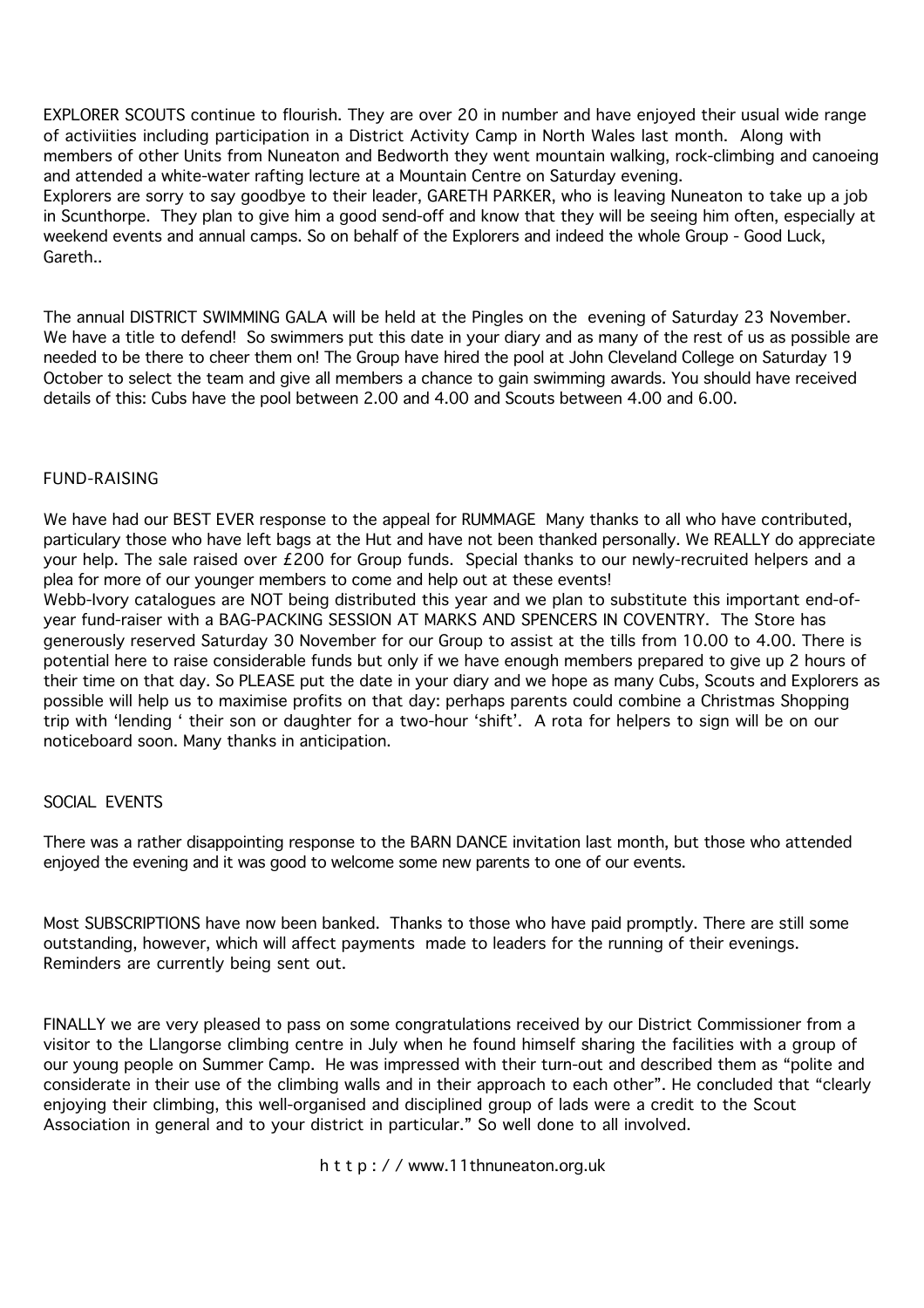## 11TH NUNEATON WEDDINGTON SCOUT GROUP

## DECEMBER 2002 NEWSLETTER NO. 38

### AROUND THE SECTIONS

**BEAVERS.** The GREENWOOD COLONY had a very successful visit to the hospital and were all found to be fit as fiddles!

WOODLAND COLONY opened the time capsule set ten years ago by the then Beavers. Some of the young men who contributed to the capsule joined the Beavers for the opening and found letters and photos of themselves taken ten years ago. A tape had been enclosed along with a newspaper of the time. It proved to be an interesting evening and everyone would like to thank Chris Coxall and Janet Brogan for coming to open the capsule and seal the new one which enclosed letters, photos, badges, a handbook and Joe Lapworth's treasured teddy!

The Beavers would like to welcome Jack Hughes, Adam Raines, Bradley Cheshire, Bradley Stevens, Ezra Dulang, Seb Marziano, Jack Taylor, Richard Wale and Lilli Osborn.

On the badge front – well done to Stephen Ball who has gained his swimming badge, William Tambini for his IT badge, Joe Peffers for his creative and his Explorer badge and Ian Strachan for his animal friend. Scott Chaplin and Timmy Ford are the first two Beavers to be awarded their Outdoor Challenge. Scott also gained his animal friend badge.

A group of Beavers attended the District Craft day and had the chance to try their hand at a variety of Christmas crafts. All those who attended were awarded their Creative Badge, so well done to Bradley Gill, Vicki Deakin, Nicholas Cole, Sammy McGee, Ian Ensor, Andrew Bilbie, Philip Brown, Ben Spencer and Joshua Bland.

The District Beaver Carol Service will be held this year at Bedworth Baptist Church, Coventry Rd, Bedworth on Thursday 5 December at 6.30 pm. The service will be suitable for all the family and anyone who wishes may join us. Beavers will need to wear FULL uniform with black shoes. The service will finish at approximately 7.30 pm. The nearest car park is either Bedworth Civic Hall or the Leisure Centre.

Beavers will close for the holiday on Friday 6 / Monday 9 December and a presentation will be made on these evenings for best attendance throughout the last year. Beavers re-opens on Monday 6 / Friday 10 January 2003.

Beavers are invited to the Panto on the afternoon of Saturday 11 January at Bedworth Civic Hall - see separate booking form.

John, Ali, Cara and Matt would like to wish everyone a Happy Christmas and a peaceful New Year.

**FOSSE CUBS** enjoyed a video night when they cleverly simulated a cinema experience including the icecreams! They have also had a bonfire and a fitness evening. The Pack will not meet on the 23 or 30 December and will start the new year on 6 January.

**WATLING CUBS** have been out and about in these last few weeks. They enjoyed a good night hike across Weddington Fields ending at the chip shop on a Thursday evening which was perfect for walking: clear and warm with a full moon, although unfortunately VERY WET underfoot. However they were able to follow up their work on stars from the previous week and gazed into the heavens trying to identify the constellations! Cubs looked at the role of the Mayor of Nuneaton as preparation for a very successful visit to the Mayor's Parlour at the Council House last week.

Thursday Pack has invested MATTHEW BROOM, CHARLIE YORATH and OLIVER OSBORN. Welcome to them.

The Pack's last meeting this year will be a visit to the Hospital Pantomime on 5 December. They will meet again on Thursday 9 January.

**TUESDAY SCOUTS** have been welcoming Cubs who are working on the Moving On Award in preparation for joining the troop after Christmas. They will also be taking a two-week break at Christmas and will not meet on 24 or 31 December before coming together again for the new year on 7 January.

Tuesday Troop say goodbye to assistant Scout Leader PHIL ASPINALL who has left the Movement. They thank him for many years of dedicated service to Weddington Scouts and will miss his great contribution in many activities, particularly the camps. So thank you, Phil, and best wishes for the future.

**FRIDAY SCOUTS** held a very successful Troop camp in Leicestershire in October and have enjoyed a lively programme since. They visited Laser Quest for an evening out, two weeks ago and are now busy planning for their, by now very famous, Christmas meal to which they invite some highly-honoured guests, to be held